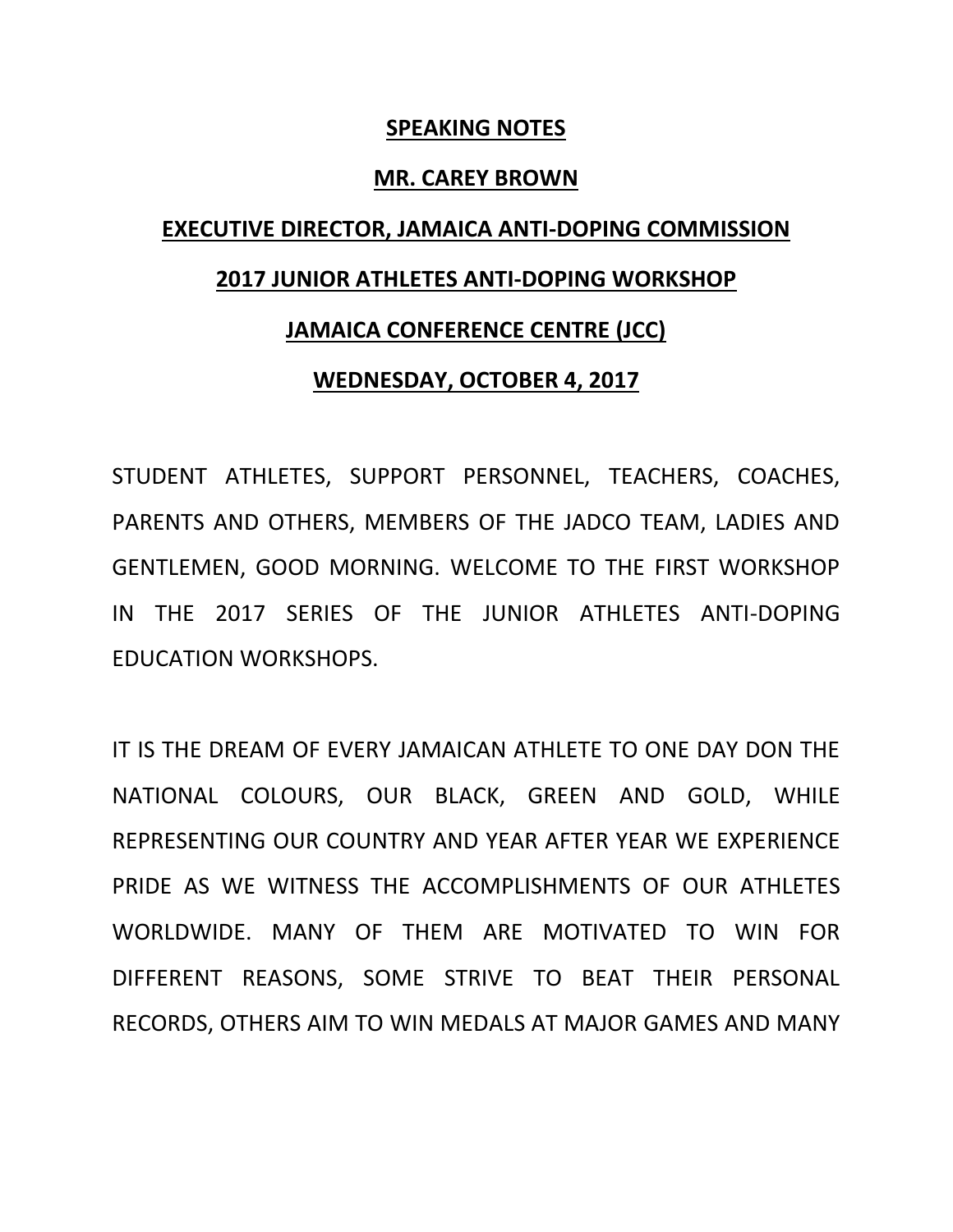WORK HARD TO HAVE THEIR NAMES WRITTEN IN THE HISTORY BOOKS AS SPORTING LEGENDS.

MANY OF YOU HERE TODAY HAVE SIMILAR ASPIRATIONS AND IT WILL ONLY BE A MATTER OF TIME BEFORE YOU JOIN THE RANKS OF OUR NATION'S SPORTING LEGENDS. TODAY WE ARE HERE TO ENCOURAGE YOU TO FOCUS NOT ONLY ON BECOMING EXCEPTIONAL ATHLETES AND WINNING MEDALS, BUT ALSO TO IMPROVE YOUR KNOWLEDGE OF THE ANTI-DOPING RULES AND PROCEDURES.

AT THE JAMAICA ANTI-DOPING COMMISSION (JADCO) WE HAVE ALWAYS SOUGHT TO PROVIDE JUNIOR ATHLETES WITH ANTI-DOPING INFORMATION THROUGH A VARIETY OF PUBLIC EDUCATION INITIATIVES. TODAY IS NO EXCEPTION. YOU WILL LEARN MORE ABOUT JADCO, THE DOPING CONTOL PROCESS, THE HEALTH CONSEQUENCES OF DOPING AND YOU WILL ALSO RECEIVE VALUES-BASED EDUCATION.

WE HOPE THAT THE INFORMATION THAT YOU RECEIVE HERE TODAY WILL IMPROVE YOUR KNOWLEDGE OF ANTI-DOPING AND ENCOURAGE YOU TO MAKE ETHICAL DECISIONS WHEN COMPETING. WINNING AT ALL COSTS IS NEVER OK. IF WE DO NOT PLAY BY THE RULES, NOT ONLY